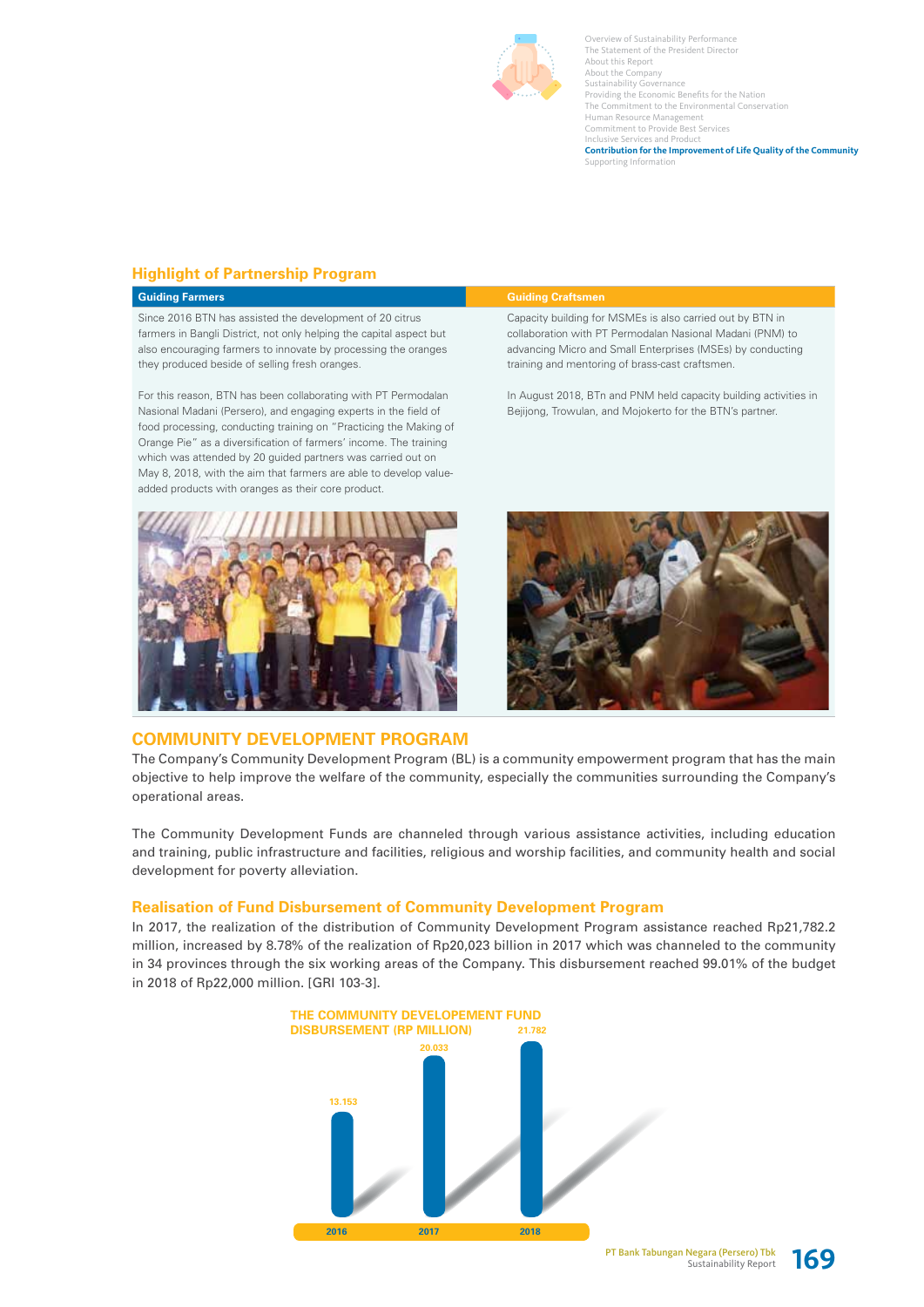# CONTRIBUTION FOR THE IMPROVEMENT OF LIFE QUALITY OF THE COMMUNITY

# Regional Office 1 Regional Office 3 Regional Office 5 Regional Office 2 Regional Office 4 Regional Office 6 7% 10% 28% 17% 17% 21%

**PERCENTAGE OF COMMUNITY DEVELOPMENT** 

**FUND DISBURSEMENT [GRI 413-1]**

## **REALIZATION BY ACTIVITIES (%)**



- \* Community social assistance in the context of poverty alleviation includes: 1. Electrification in areas that have not been electrified.
	-
	- 2. Clean water facilities 3. Facilities of Mandi Cuci Kakus (MCK)
	- 4. Education, training, apprenticeship, promotion and other forms of assistance related to efforts to increase the economic independence of Small Businesses in addition to the Partnership Program
	- 5. House repairment for the poor people.
	- 6. Assistance for nursery establishment for agriculture, livestock, and fisheries; or

**MARITA** 

00.000.000

As so

7. Assistance for business equipment

# **Highlights of Community Development Programs**

MBNI

# **NATURAL DISASTERS Area of Activities**

Symbolic handover of assistance for banjir bandang victim in Banyuwangi By the President Director of Bank BTN witnessed by the Minister of BUMN



Construction of 700 housing units of Earthquake-resistance Houses for Victims of Lombok earthquake in synergy with SOEs

![](_page_1_Picture_17.jpeg)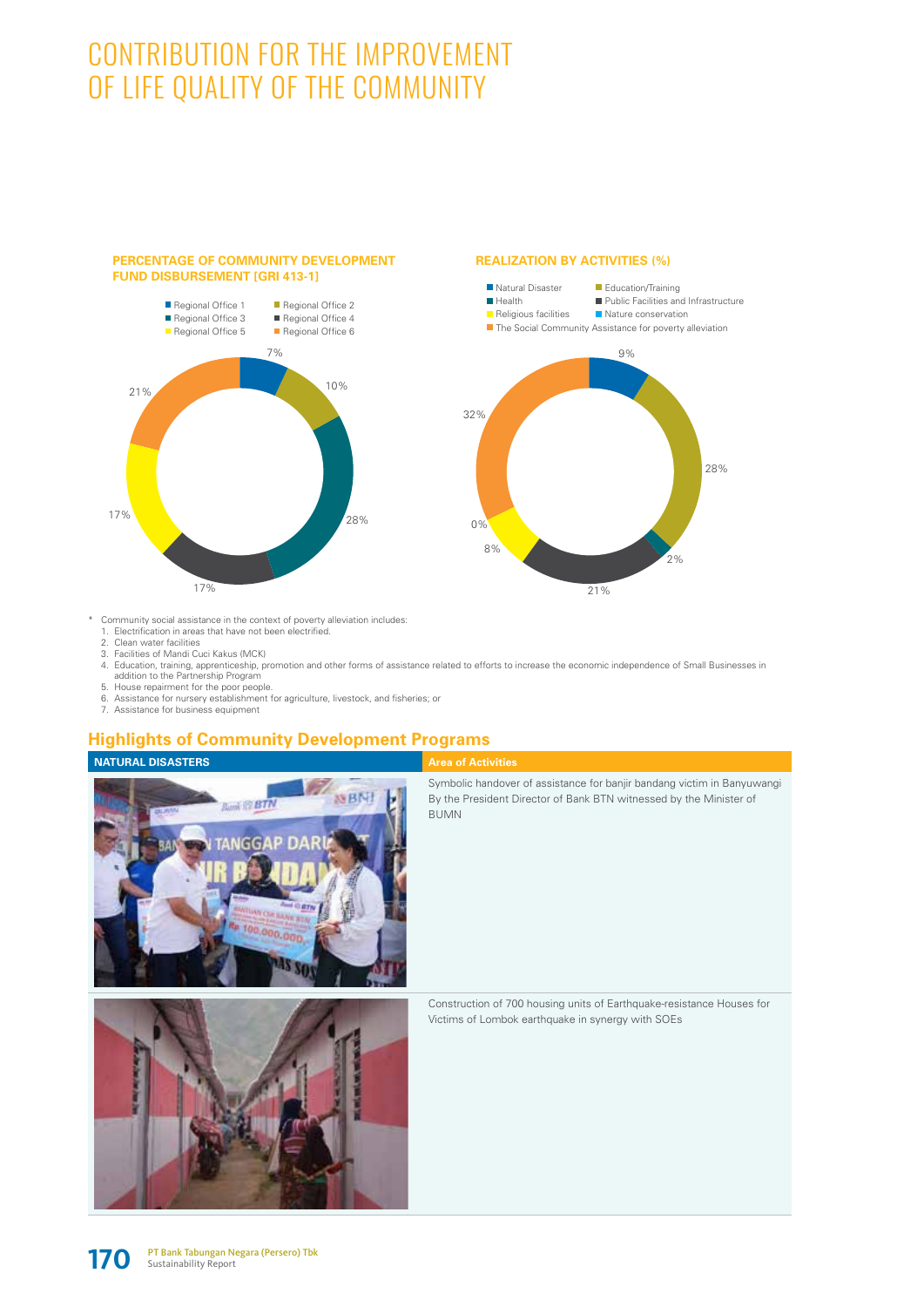![](_page_2_Picture_0.jpeg)

### **PENDIDIKAN/PELATIHAN Area of Activities**

![](_page_2_Picture_3.jpeg)

Dirut Bank BTN, Maryono memberikan pembelajaran kepada siswa SDN 32 Kota Bengkulu saat meresmikan penggunaan TBS di SDN 32 tersebut

Mr. Somsub Srisuwan craftman from Thailand sharing skills to make pottery to the craftsmen of Balkondes Karanganyar Magelang

![](_page_2_Picture_6.jpeg)

**KESEHATAN Area of Activities** 

![](_page_2_Picture_8.jpeg)

Free medical treatments for the residents of the city of Bengkulu

**SARANA DAN PRASARANA UMUM Area of Activities** 

![](_page_2_Picture_12.jpeg)

BTN's Village Economic Center (Balkondes) is a forum where the Bank helps improve the economy of residents in Karanganyar Village, Borobudur - Magelang as one of Borobudur's tourist villages with proven record as a successful area in pottery industry. It was for this reason that BTN Boarding School in Karanganyar is named "Pottery Academy".

![](_page_2_Picture_16.jpeg)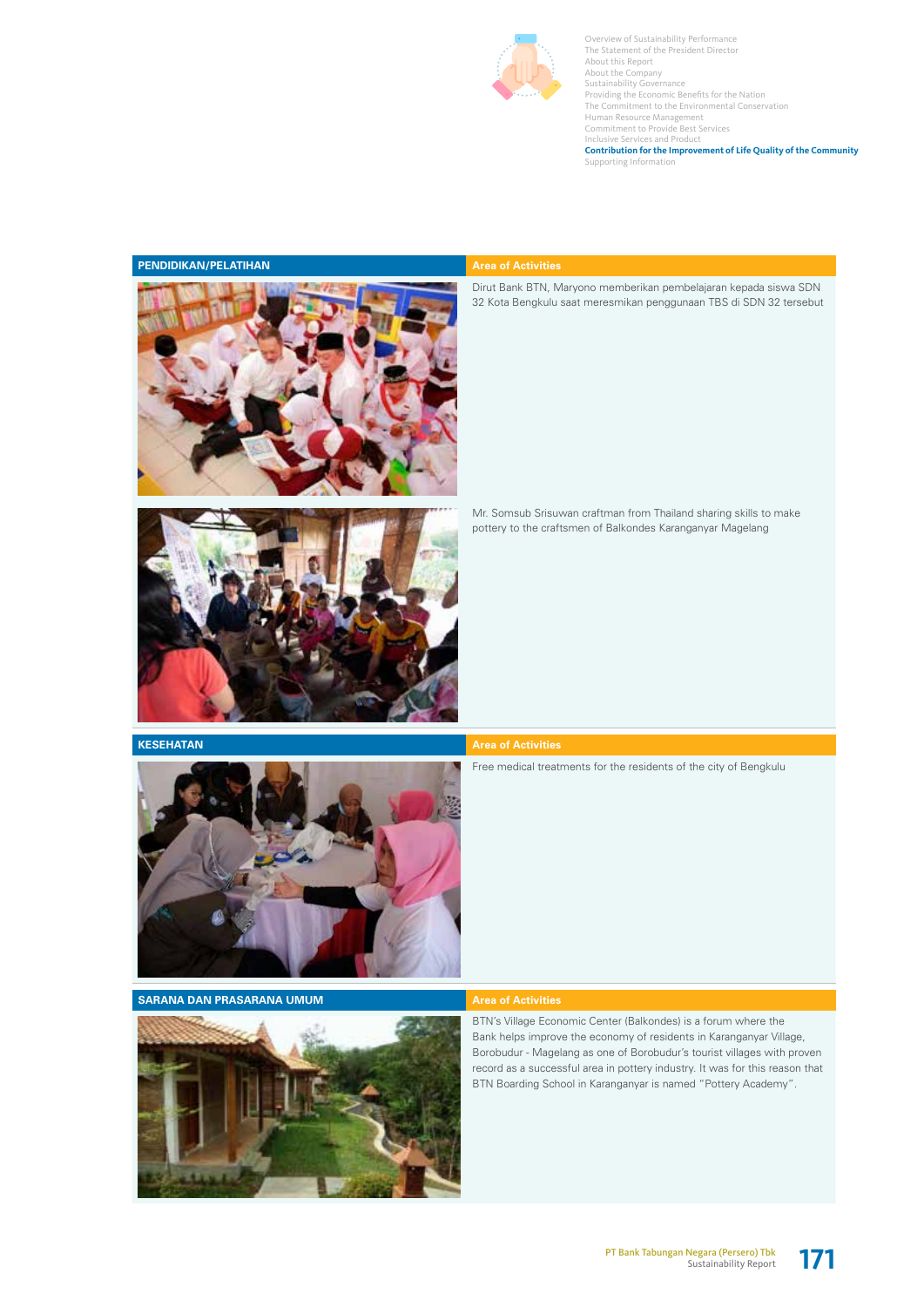# CONTRIBUTION FOR THE IMPROVEMENT OF LIFE QUALITY OF THE COMMUNITY

## **SARANA IBADAH Area of Activities**

Groundbreaking of a Musholla at SMP Negeri 25 Kampung Melayu

![](_page_3_Picture_4.jpeg)

**PELESTARIAN ALAM AREA OF A REAL AREA OF A REAL AREA OF ACTIVITIES** 

![](_page_3_Picture_6.jpeg)

**BANTUAN SOSIAL KEMASYARAKATAN DALAM RANGKA PENGENTASAN KEMISKINAN, termasuk untuk : Area of Activities**

![](_page_3_Picture_8.jpeg)

Planting Tree Seeds in Walini

**Electrification program in areas where electricity was not available.** 

The Company symbolically gave Electrification Assistance to 6 Villages in Tanjung Bunga District in Larantuka.

![](_page_3_Picture_11.jpeg)

![](_page_3_Picture_12.jpeg)

### **Education, training, apprenticeship, promotion and other assistance related to the effort of increasing the economic independence of Small Businesses in addition to the Partnership Program**

In order to provide education for workers in the field of welding skills, as an embodiment of the program of "BUMN Hadir untuk Negeri", aimed at producing workers who have expertise and skills, the Company will held Welding Training and Certification (Vocation Welder) for Batch 4 to 10 are planned for February until October 2018,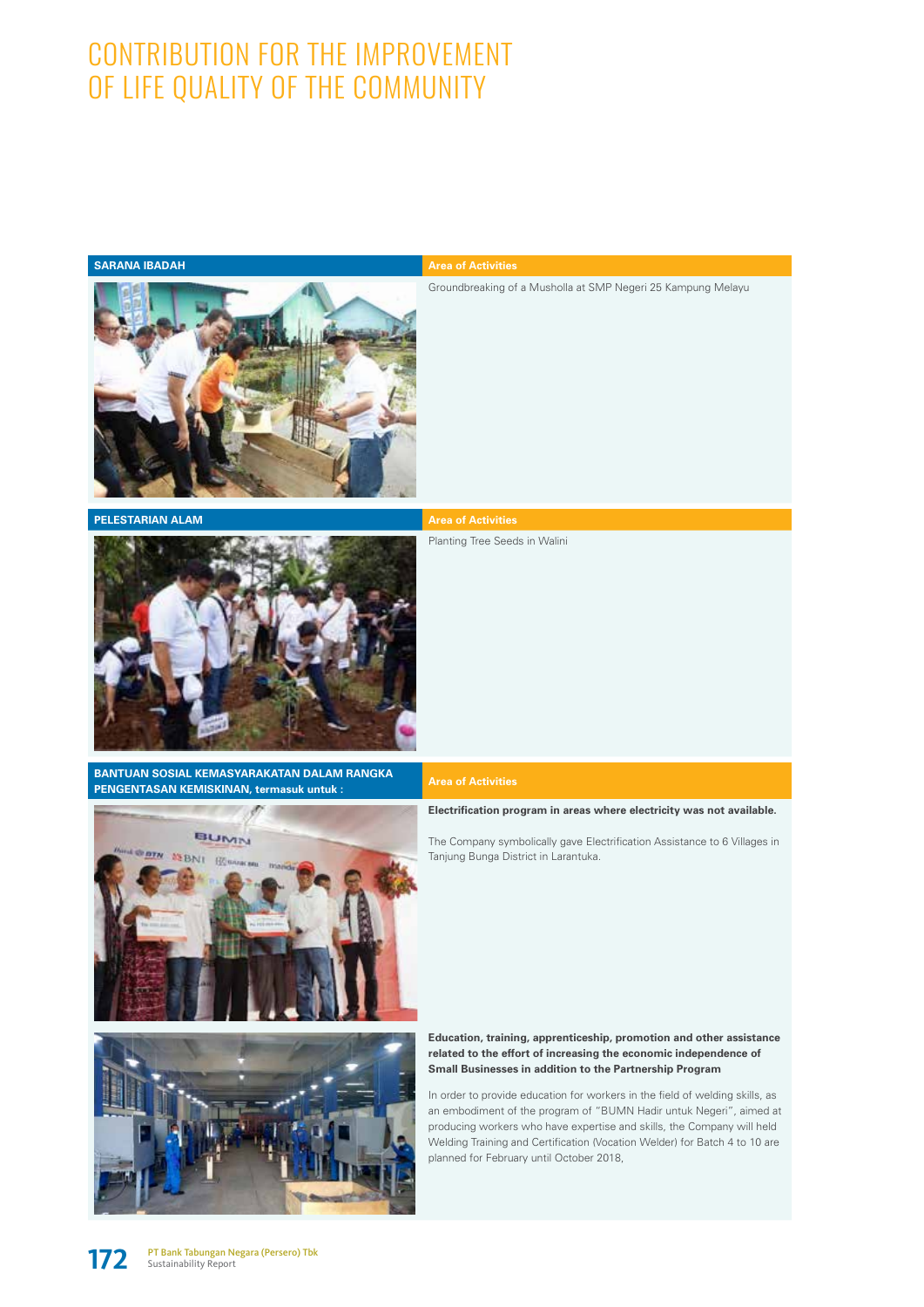![](_page_4_Picture_0.jpeg)

# **BANTUAN SOSIAL KEMASYARAKATAN DALAM RANGKA**  BANTUAN SOSIAL KEMASYAHAKATAN DALAM HANGKAN AREA of Activities<br>PENGENTASAN KEMISKINAN, termasuk untuk : \_\_\_\_\_\_\_\_\_\_\_\_\_\_\_\_\_\_\_\_\_Area of Activities

![](_page_4_Picture_3.jpeg)

![](_page_4_Picture_4.jpeg)

# Bank @ BTN

**Home improvement for the needy who were 10 who veterans of East Timor Integration conflict.** 

# **Assistance for nurseries in agriculture, livestock and fisheries**

There were also social actions taken during the BTN Tour de Borobudur XVII event, One example each participant was given Rp1000 T for every 1 kilometer (km) they made. The estimated social fund distributed reached hundreds of millions of rupiah.

Besides social assistance, the Company also made a different type of contribution to the environment. Coinciding with this cycling event, the Company spread 10,000 fish seeds and planted 1,000 fruit tree seeds in the Jatibarang reservoir area as one of Semarang's tourist spots.

### **Donated business apparatus**

The Company participated in Farmer Entrepreneurship Service Activities and Digitization of Agricultural Systems in the Regency of Indramayu.

![](_page_4_Picture_14.jpeg)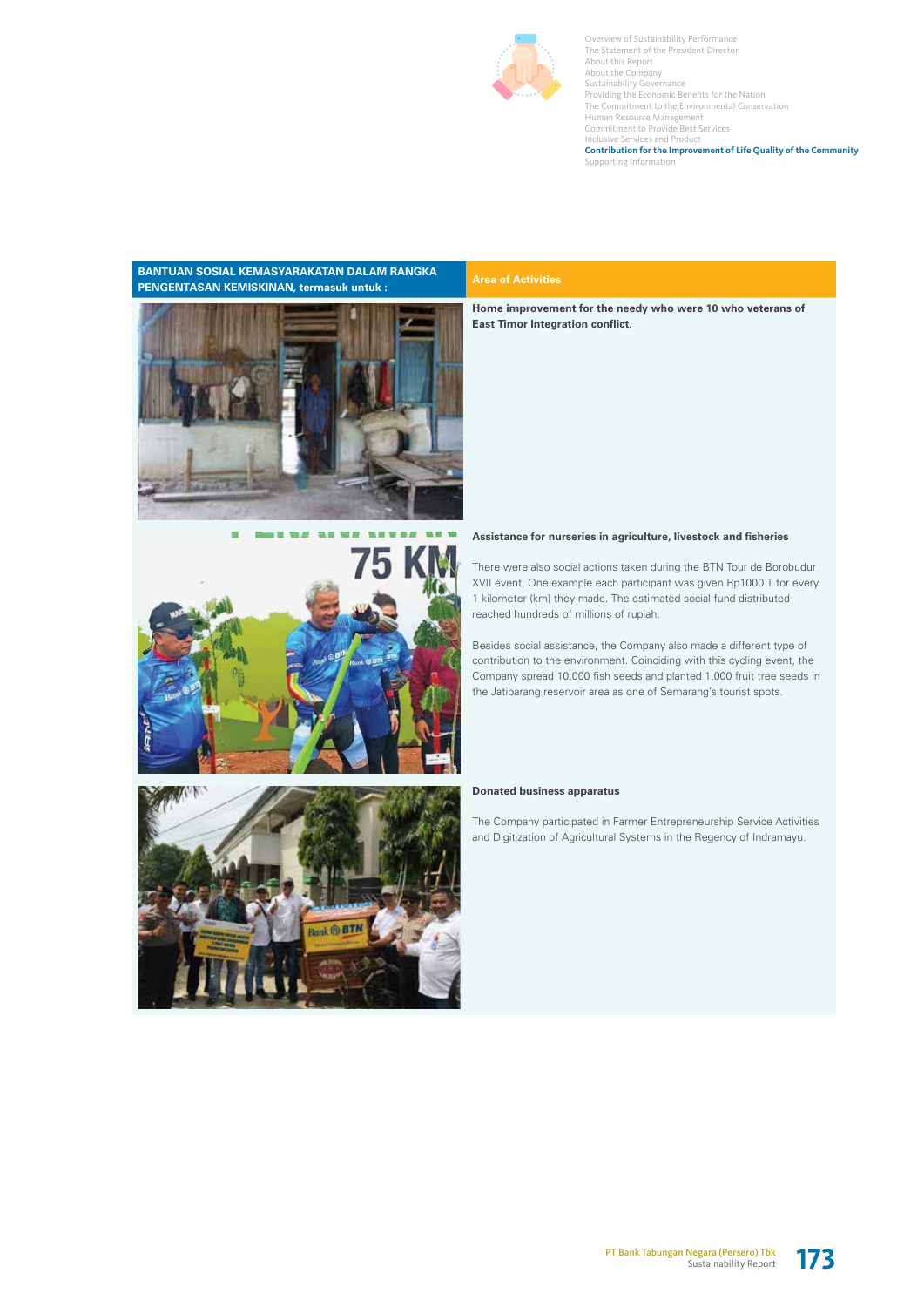# CONTRIBUTION FOR THE IMPROVEMENT OF LIFE QUALITY OF THE COMMUNITY

# **HIGHLIGHT CSR**

![](_page_5_Picture_2.jpeg)

The Company's President, Budi Satria symbolically handed over the implementation of Bank BTN's Cheap Market at the Bengkulu City Sport Center.

**SENI DAN BUDAYA Area of Activities** 

The implementation and Preservation of Karanganyar Regional Culture in Earthquake Festival Activities in 2018.

![](_page_5_Picture_8.jpeg)

![](_page_5_Picture_10.jpeg)

## **OLAHRAGA Area of Activities**

Rock Climbing National Team. A the team was about to compete in the 2018 Asian Games during preparation, they were given support by the Company. This state-owned Bank donated IDR100 million.

The event of signing of support in the form of coaching money symbolically took place at the GOR Sumantri Brodjonegoro, Rock Climbing venue, Kuningan, South Jakarta).

This guidance assistance was given for the Indonesian Rock Climbing achievements who showed great achievements in the 2018 IFSC World Cup international championship series. In the event, which is a series of trials prior to the 2018 Asian Games, held in Russia (April 21-22), Chongqing (May 5-6) and Tai'an, (May 12-13), the Indonesian national team earned 1 gold, 3 silver and 3 bronze medals.